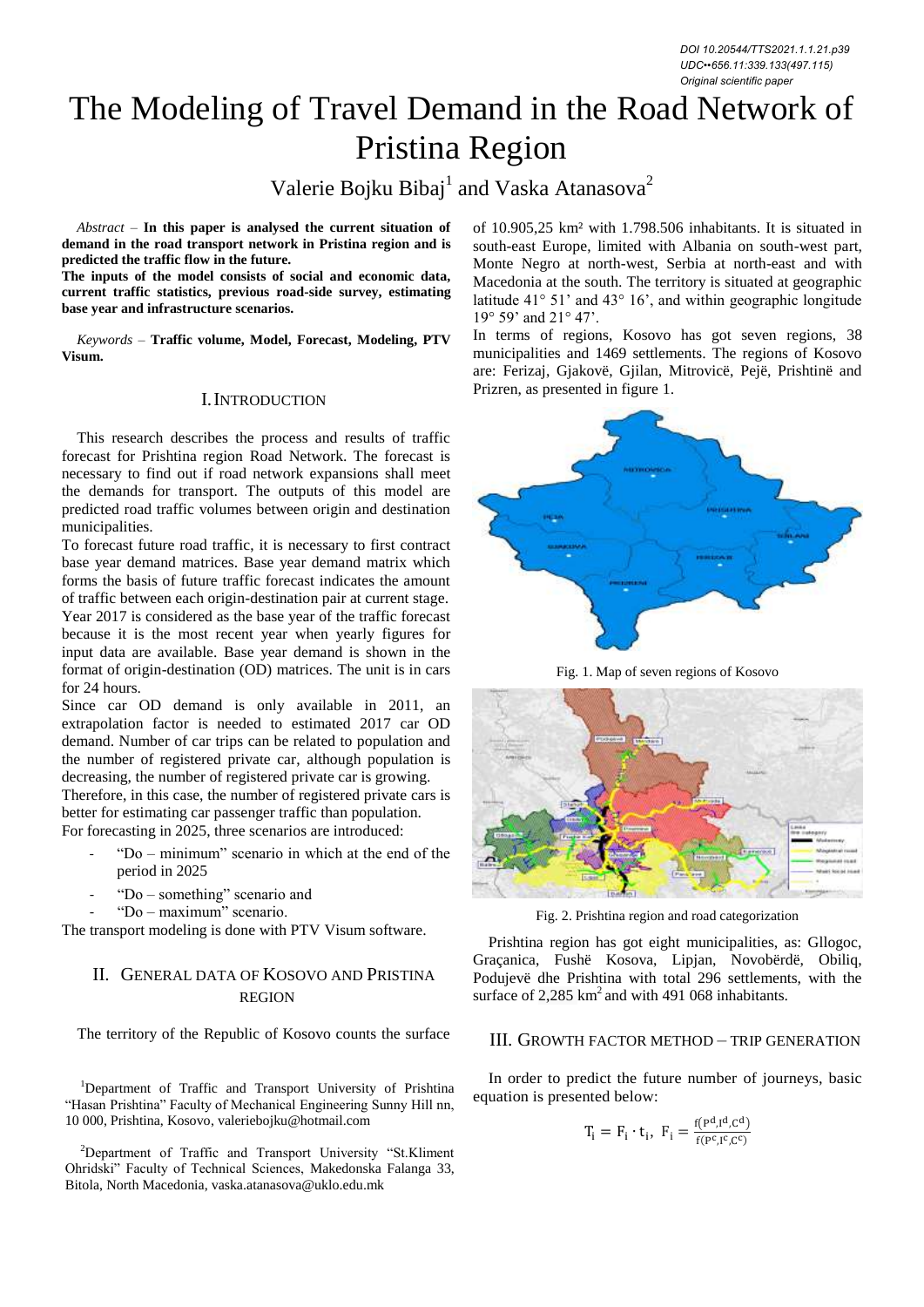- $T_i$  future trips in zone i.
- $t$  Current trips in zone
- $F_i$  growth Factor
- $P$  population
- $I$  income
- $C Car$  Ownership
- $d -$  design year
- $c$  current year.

### IV. TESTING AND COMPARISON OF RESULTS THROUGH GEH-TEST

The GEH Statistic is a formula used in traffic engineering, traffic forecasting, and traffic modelling to compare two sets of traffic volumes. The GEH formula gets its name from Geoffrey E. Havers, who invented it in the 1970s while working as a transport planner in London, England. Although its mathematical form is similar to a chi-squared test, is not a true statistical test. Rather, it is an empirical formula that has proven useful for a variety of traffic analysis purposes.

Comparison results by traffic flow counting of 2011 year and modeling using PTV Visum is done by GEH test. The formula for the "GEH Statistic" is:

$$
GEH = \sqrt{\frac{2(M - C)^2}{M + C}}
$$

Where are:

M - peak hour from current model (or new counts),

 - peak hour from current of counting (or previous counts). Presentation of comparison of these results according to traffic counts and modelling by PTV Visum with application of GEH formula test is shown in the following table.

TABLE III COMPARISON OF RESULTS ACCORDING TO AUTOMATIC COUNTERS, MODELLING BY PTV VISUM AND GEH TEST

|                | ЪÓ<br>counting<br>Points<br>$\operatorname{traffic}$<br>The | Septembe $_{\rm r}$ 2011<br>Traffic<br>counting<br>$\blacksquare$ | $\begin{array}{c} \text{Modeling} \\ \text{by PTV} \\ \text{Visum} \end{array}$ | Differenc<br>numbers<br>크.<br>$\ddot{\mathbf{v}}$ | <b>GEH</b> test<br>(%) |
|----------------|-------------------------------------------------------------|-------------------------------------------------------------------|---------------------------------------------------------------------------------|---------------------------------------------------|------------------------|
| Vranidol       | C12                                                         | 11 285                                                            | 11 449                                                                          | $-164$                                            | 1.54%                  |
| Slivove        | C10                                                         | 5 1 6 2                                                           | 5457                                                                            | $-292$                                            | 4.00%                  |
| Llugagji       | C8                                                          | 12852                                                             | 12728                                                                           | 124                                               | 1.09%                  |
| Konjuh         | C <sub>6</sub>                                              | 12 8 6 4                                                          | 12881                                                                           | $-17$                                             | 0.15%                  |
| Sllatine       | C9                                                          | 23 690                                                            | 23 223                                                                          | 467                                               | 3.05%                  |
| Milloshe<br>ve | C13                                                         | 14 163                                                            | 13764                                                                           | 399                                               | 3.37%                  |

Source: Prepared by author

The comparison show that for all locations results are fulfilled under condition  $< 5$  %, and by comparing results gained by traffic counting with results by modeling using PTV Visum we can conclude that they are under acceptable level.

V. SCENARIOS

For the scenario of base year 2017 the modeling is done and compared with below of three scenarios.

For the base year 2017 scenario (S0) the technical conditions of the road network are:

- Prishtine Podujeve (Magistral road 1+1 lane, 80km/h);
- Prishtine Mutivode (Magistral road 1+1 lane, 80km/h);
- Prishtine Gjilan (Magistral road 1+1 lane, 80km/h);
- Prishtine Hani Elezit ( Motorway, 130km/h + Magistral road 1+1 lane, 80km/h);
- Prishtine Peje (Magistral road 2+2 lanes, 100km/h) and
- Prishtine Mitrovice (Magistral road 2+2 lanes, 80km/h)

The number of scenarios taken is three:

The first scenario "do - minimum" (S1) in which at the end of the period in 2025:

Without interventions in the existing situation of roads in Prishtina region.

- o Prishtine Podujeve (Magistral road 1+1 lane, 80km/h);
- o Prishtine Mutivode (Magistral road 1+1 lane, 80km/h);
- o Prishtine Gjilan (Magistral road 1+1 lane, 80km/h);
- o Prishtine Hani Elezit ( Motorway, 130km/h + Magistral road 1+1 lane, 80km/h);
- o Prishtine Peje (Magistral road 2+2 lanes, 100km/h) and
- o Prishtine Mitrovice (Magistral road 2+2 lanes, 80km/h)
- The second scenario "do something"  $(S2)$  in which at the end of the period in 2025:

With interventions in magistral road Prishtine – Podujeve road and construction of Prishtine – Lipjan – Gjilan Motorway:

- o Prishtine Podujeve (Magistral road 2+2 lanes, 80km/h + Motorway);
- o Prishtine Mutivode (Magistral road 1+1 lane, 80km/h);
- o Prishtine Gjilan (Magistral road 1+1 lane, 80km/h + Motorway);
- o Prishtine Hani Elezit ( Motorway, 130km/h + Magistral road 1+1 lane, 80km/h);
- o Prishtine Peje (Magistral road 2+2 lanes, 100km/h) and
- o Prishtine Mitrovice (Magistral road 2+2 lanes, 80km/h)
- The third scenario "do maximum"  $(S3)$  in which at the end of the period in 2025: The same situation of the second scenario it is also added the construction of Prishtina city' ring (road).

#### VI. MODELLING OF TRANSPORT DEMAND MODELLING OF TRANSPORT DEMAND B PTV VISUM

The modeling of S0 and S1 Scenario are presented hereinafter.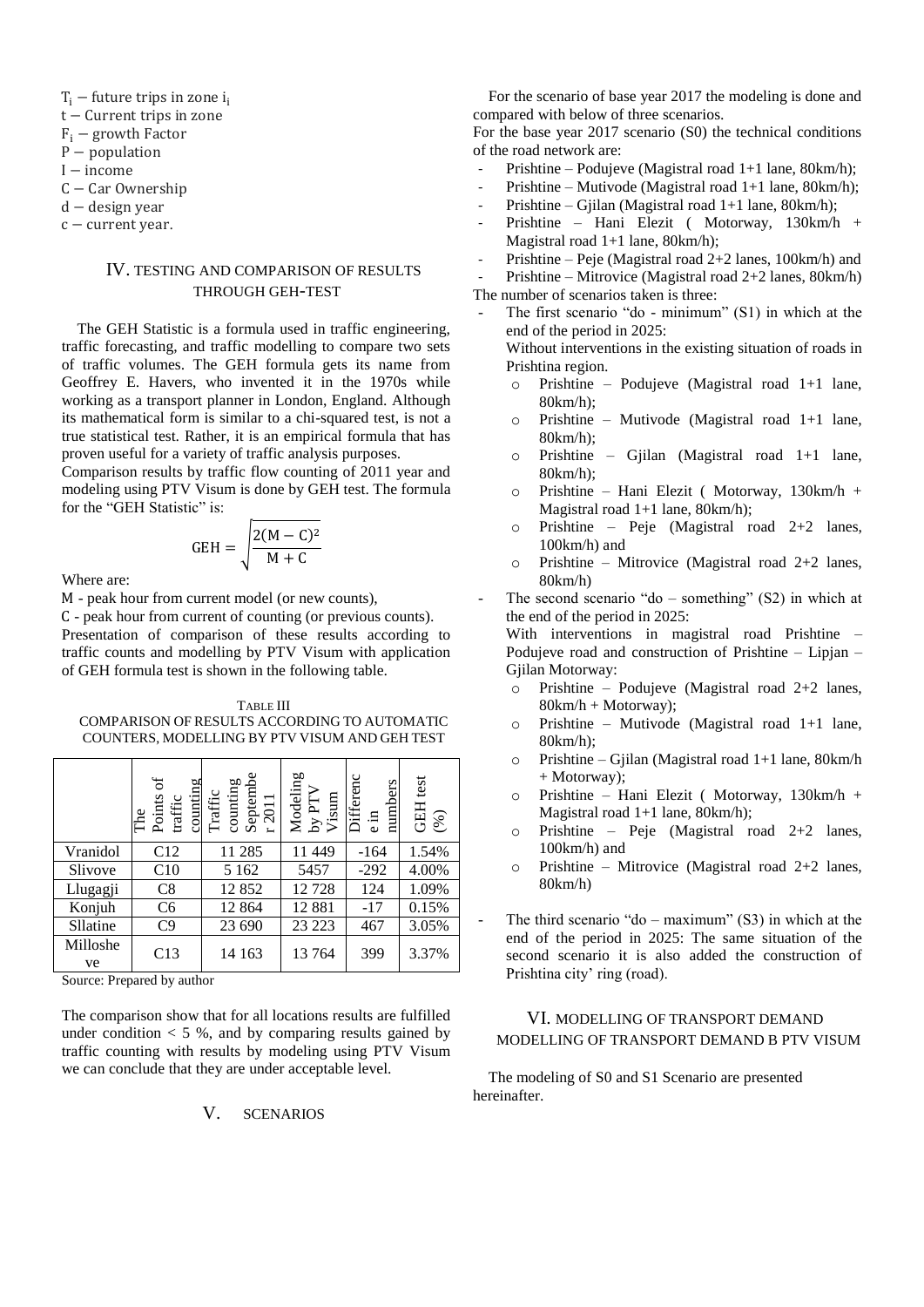

Fig. 4**.** The road categorization of the scenario S0



Fig. 5. Modelling of transport demand for Prishtina region according to existing situation through PTV VISUM software – base year 2017, scenario S0

Fig. 6. Modelling of travel demand for Prishtina region



according to existing situation through with traffic forecasting of year 2025 – scenario S1

The modeling of S2 scenario is presented below. In this variant it is anticipated to widen the traffic lanes in Prishtine – Podujeve (Magistral road 2+2 lanes, 80km/h) and construction of Motorway in Prishtine – Lipjan – Gjilan and Prishtine – Podujeve.



Fig. 7. The road categorization



Fig. 8. Modelling and forecasting travel demand in Prishtina region using for year 2025 – scenario S2

The Modeling of the scenario "do – maximum" (S3) - In this scenario the situation is the same as medium scenario it is also added the construction of Prishtina city' ring (road).



Fig. 9. The road categorization